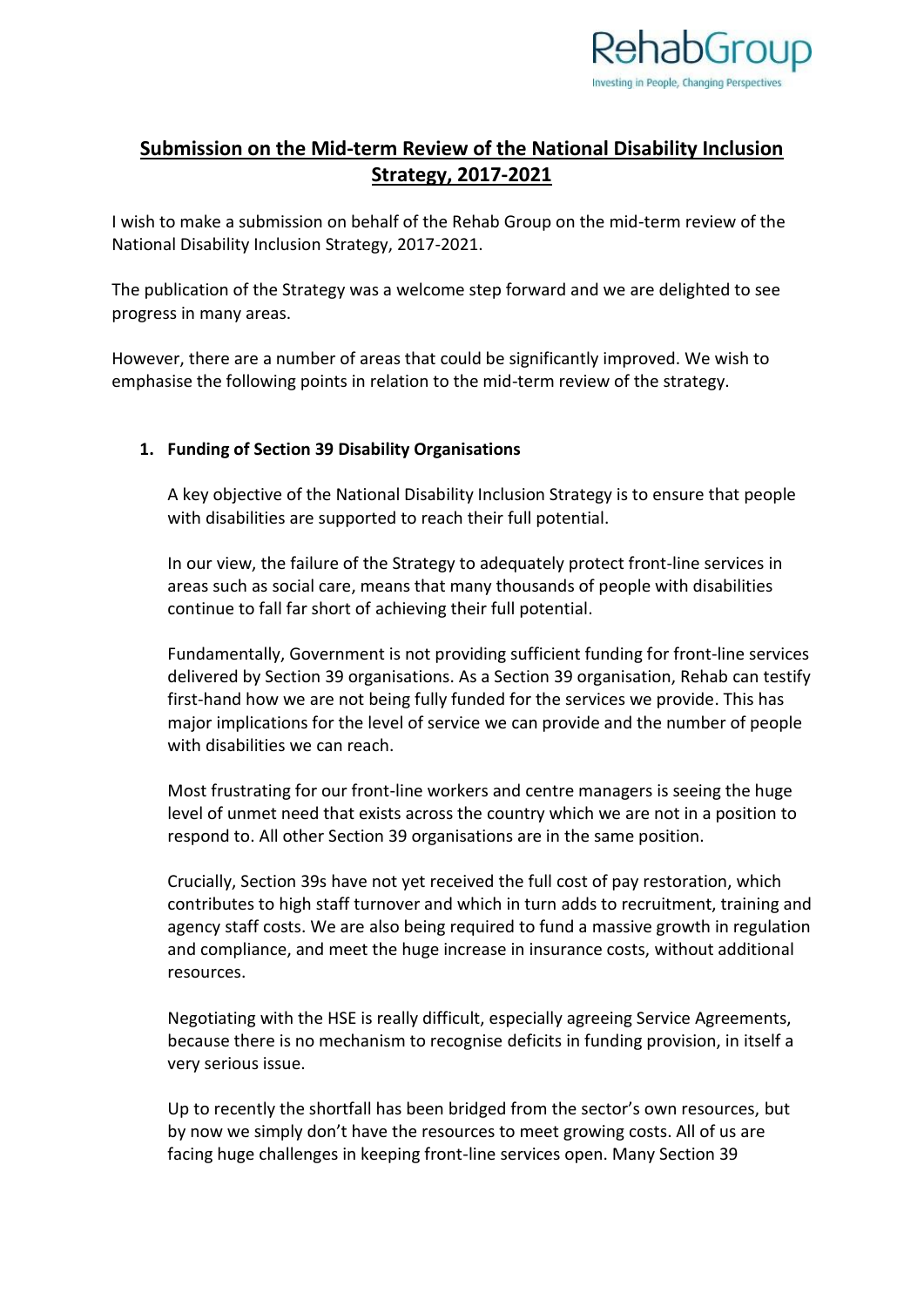

organisations have already had to close services, reduce hours or introduce redundancies. We want to prevent this from escalating any further.

The mid-term review of the National Disability Inclusion Strategy should recognise the seriousness of this problem and how fundamental it is to having a meaningful strategy that is genuinely committed to ensuring that all people with disabilities reach their full potential.

We are asking that the Strategy be revised to include the following:

- A commitment to eliminating the deficits in Section 39 organisations.
- A commitment to adopting all of the recommendations of the Dr. Catherine Day (IRG) report on the role of voluntary organisations and their relationship with the state.
- A commitment to completing the pay restoration process for workers in Section 39 organisations.

# **2. Article 20 of EU Procurement Directive**

We believe the Strategy is missing a specific commitment in relation to the greater use of Article 20 of the EU Procurement Directive 2014. This article permits the use of public procurement to advance employment opportunities for people with disabilities.

Rehab's experience is that there has been only very sparse use of Article 20 in public procurement in Ireland since the transposition of the Directive. This contrasts sharply with our experience in Scotland, where we have social enterprises. We strongly believe that our experience in Scotland provides a model for how the State can genuinely engage in carving out space for people with disabilities through its public procurement policies, and we would strongly advocate the adoption of this model in Ireland.

We would ask that any revisions to the Strategy commit to adopting the Scottish model and ensuring that public bodies report annually on their use of Article 20.

#### **3. Wage Subsidy Scheme**

Action 48 of the current strategy commits to continuing to support people with disabilities to access training and employment opportunities through programmes such as the Wage Subsidy Scheme.

The Wage Subsidy Scheme is a vital support for employers. It resolves two of the main concerns that employers have in relation to employing people with disabilities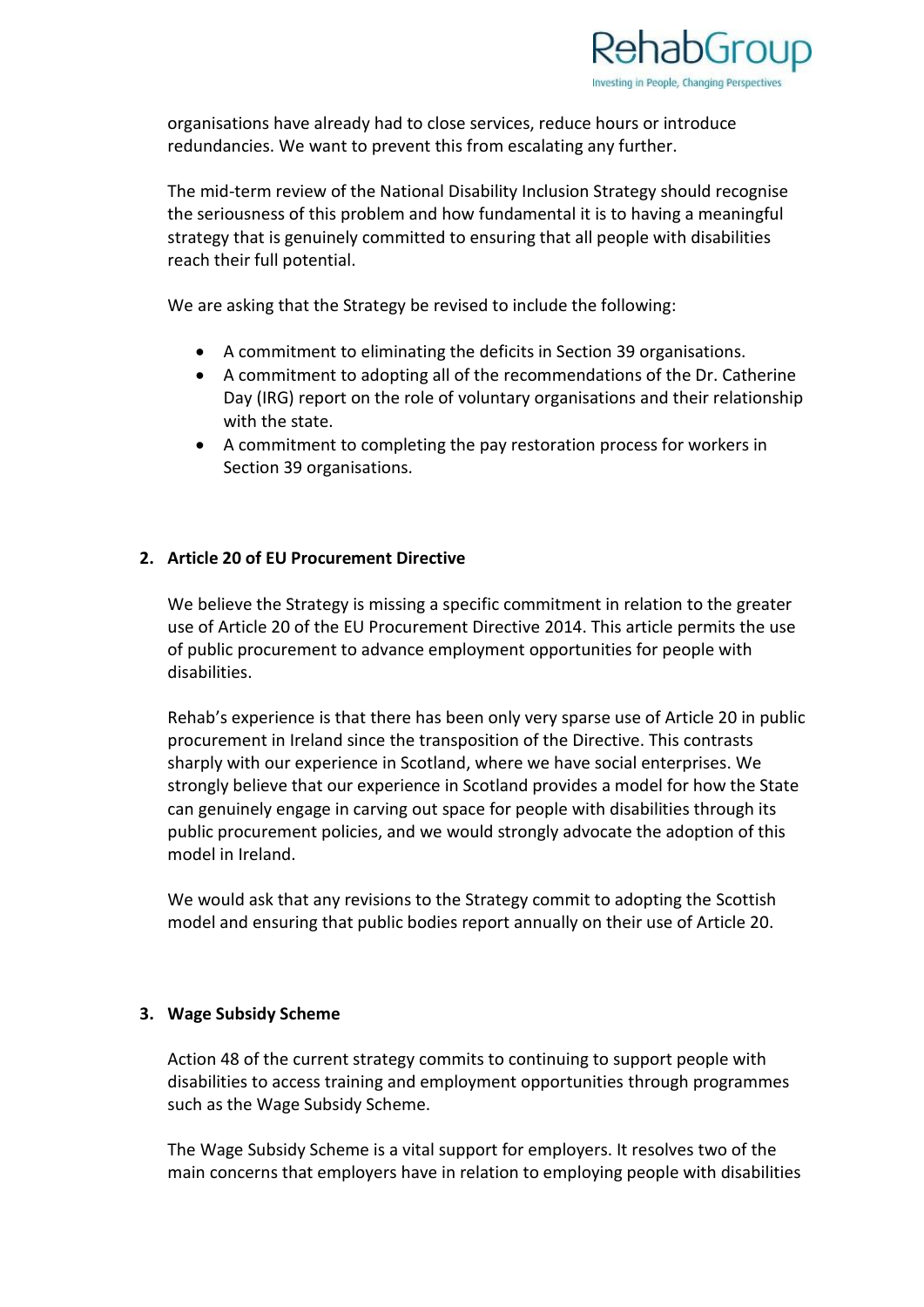

by recognising that a person may experience decreased work intensity and that they may require additional support to carry out their role.

The problem is, however, that the level of subsidy available to employers under the scheme has not increased since the recession. When it was first established the Wage Subsidy Scheme's link to the National Minimum Wage was considered crucial to ensuring that people with disabilities were supported to get proper jobs in the open labour market. Before its introduction, employment opportunities for people with disabilities focused very much on sheltered workshop, community employment and other sheltered occupational services. Any loss or diminution of the linkage between the Wage Subsidy Scheme and the National Minimum Wage reduces this recognition by the State of the contribution that people with disabilities can make to the open labour market with appropriate support.

In the past few years, the level of the WSS has fallen out of alignment with the National Minimum Wage (NMW), due to it not being increased in line with the NMW. In 2008, the subsidy was 61% of NMW and this has fallen to 54% today. If this continues, the Scheme will become less and less attractive to companies considering employing people with disabilities. The dilution of the incentive and the decrease in support to employers means that the employment of people with disabilities becomes less attractive.

We would welcome an explicit commitment in any revised strategy to re-establishing a link between the Wage Subsidy Scheme and the National Minimum Wage.

#### **4. Rehabilitative Training Allowance**

The decision this year to end the Rehabilitative Training Allowance for new entrants was most regrettable. It was done without consultation with disability groups and runs contrary to the general thrust of commitments in the National Disability Inclusion Strategy. Indeed, we believe it flatly contradicts the commitment made in Action 46 of the current Strategy.

Staff in our National Learning Network repeatedly remind us of the value of this payment in encouraging people with disabilities to participate in programmes that significantly improve their chances of self-development and progression into employment. They point to the fact that the payment helped sustain participants in programmes and helped them meet basic participation costs such as travel.

We believe a revised National Disability Inclusion Strategy should reverse this decision and set out a clear commitment to sustaining the payment for the longterm.

#### **5. Transport Issues**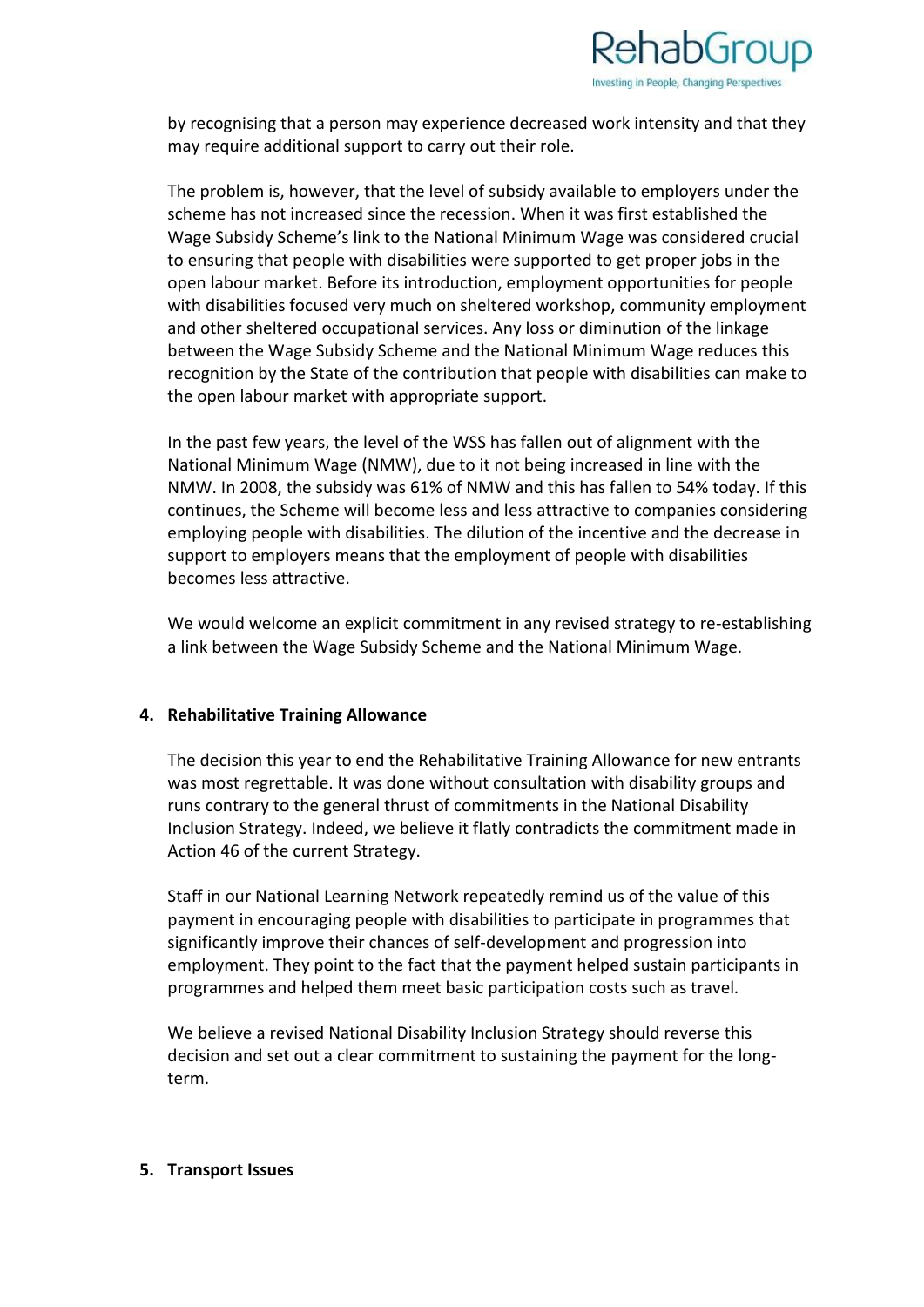

We would like to draw the Department's attention to a report produced by The Rehab Group, in tandem with Amárach Research, in March 2019 on the accessibility of public transport. 155 people with disabilities responded to the survey. The respondents to the survey included people with many different types of disability including those who use wheelchairs or have a mobility issue, those who have a visual impairment or a hearing difficulty and those with intellectual disabilities. As a follow up to the online survey, an in-depth interview approach was adopted. This involved a series of seven telephone interviews.

# *The following are the key findings of this research*

90% did not have enough supports and opportunities to access public transport. Similarly, across the interviews there was a feeling that public transport was simply not suited to people with disabilities.

The level of public transport usage was low amongst those interviewed – due to the perceived 'hassle' factor.

For more rural locations, the interviews found that public transport was not an option most of the time due to not all buses being wheelchair accessible.

Over half of those surveyed claimed that they 'sometimes' had to cancel trips because of issues with transport. A further 16% 'always' or 'usually' had to cancel trips. Of those interviewed, many had cancelled trips, but access issues at the destinations were the key causes of this. Trips were cancelled because of past experiences or because of perceived issues they might face.

Significant proportions of those surveyed believed that access to transport had a negative effect on their independence, with almost half (47%) feeling it 'always' or 'usually' limited their independence.

Roughly 30% of those surveyed claimed that access to transport limited their ability to get education/ training either 'always' or 'usually' with a further 36% saying it sometimes limited them in this area.

The survey found that access to transport is seen to have a very significant negative impact on people's social life. Over half claimed it limited their social life 'always' (25%) or 'usually' (27%).

77% of those surveyed said they had experienced on-street obstacles which have disrupted their movement. This proved to be a major issue for many of the interviewees too, and greatly contributed to the lack of confidence many felt when taking trips or planning to take a trip.